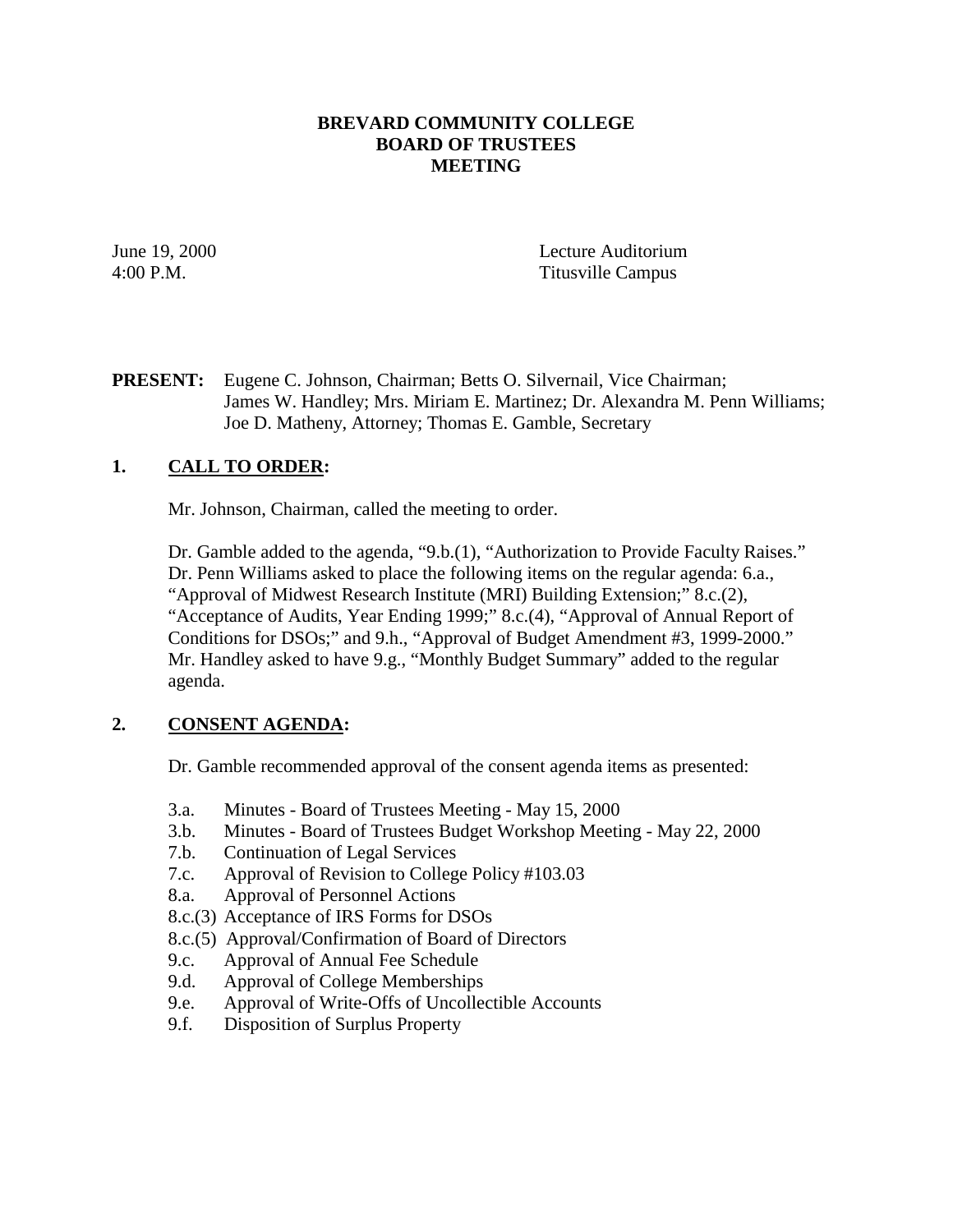Board of Trustees Meeting June 19, 2000 Page - 2 -

> Mrs. Silvernail moved approval of the consent agenda items as presented. Mr. Handley seconded the motion. All those voting in favor of the motion - Handley, Silvernail, Martinez, Penn Williams, Johnson; opposed - none. Motion unanimously approved.

### **3. APPROVAL OF THE OFFICIAL MINUTES OF PREVIOUS MEETING:**

a. Minutes - Board of Trustees Meeting - May 15, 2000

Approved – consent agenda.

b. Minutes - Board of Trustees Budget Workshop Meeting - May 22, 2000

Approved – consent agenda.

## **4. COMMUNICATIONS:**

a. Report on Multi-Media Programs - Titusville Campus - Dr. Koller/Mr. Hogue Ms. Talluto

Dr. Al Koller, Titusville Campus President, provided a brief summary of innovative activities occurring at the college, in particular the Titusville Campus. He distributed an excerpt from the *Florida Today* dealing with multimedia. Dr. Koller introduced Ms. Rebecca Talluto, Titusville Campus Associate Dean of Students, who gave a presentation on the electronic newsletter which has been submitted to approximately 491 students this month. The purpose of the newsletter is to enhance communication and to provide a connection with students to thereby improve retention. Dr. Gamble reported the newsletter is a pilot effort and will be evaluated for implementation at the other campuses. Discussion was held on having the newsletter posted on the college website.

Dr. Koller introduced Mr. John Hogue, Titusville Campus instructor in the math/science and technology department. Mr. Hogue reported on a new certificate program offered in multimedia. This summer, although the program was not advertised, there were seventeen students registered. Multimedia teaches the students skills to manipulate text, graphics, sounds, animations, straight video and virtual reality creations. Careers in multimedia require a variety of skill sets and is one of the issues the certificate program meets. Mr. Hogue gave a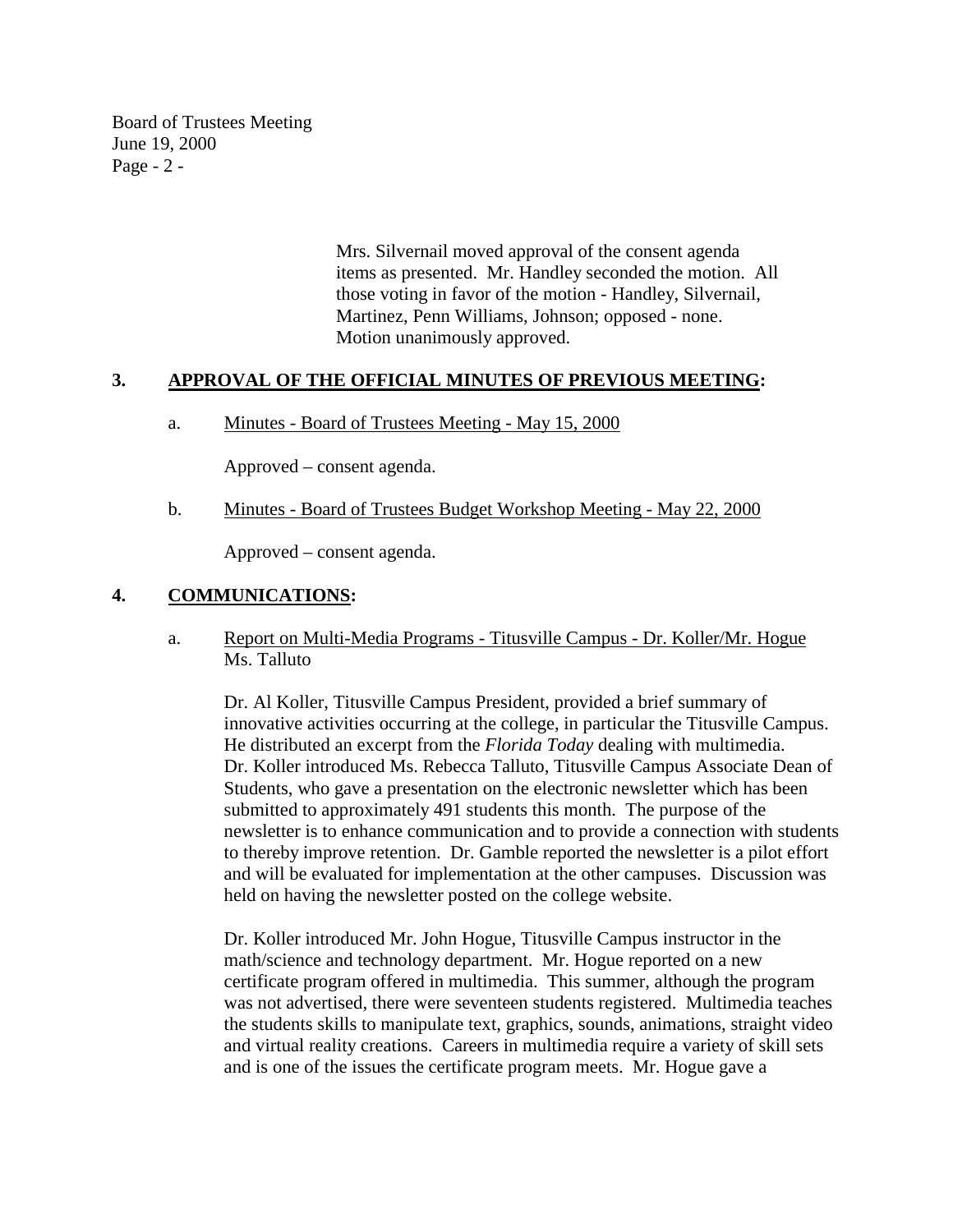Board of Trustees Meeting June 19, 2000 Page - 3 -

> presentation on a multimedia project prepared by a student and described skills that are taught in the multimedia certificate program. Grants were obtained to setup a small lab and to provide for some future needs. Application is being made for a Capitalization Incentive Program grant for 2001 to further the multimedia program and to purchase new software and hardware. Contact has been established with a variety of employers for internships as this is an integral part of the certificate program. Boeing, United Space Alliance, and Ten-Spot Design Studio are three of the companies which will offer internships.

Dr. Astrab reported the state has an approved A.S. degree in multimedia technology, however, there is no certificate program. If the program receives approval from the Educational Program Committee, the state curriculum guidelines would be followed to establish an A.S. degree in multimedia. Mr. Hogue answered questions presented by the Board of Trustees.

# **5. CITIZEN'S PRESENTATION:**

## a. Jonnie Swann

Ms. Jonnie Swann, citizen, spoke on behalf of the College's photography program. Dr. Gamble reported the A.S. photography program will be discontinued due to the low demand, however, courses will continue to be offered that have had consistent enrollments in the photography area. Dr. Astrab reported on the development of a photography certificate program at the college as an alternative. Mrs. Silvernail suggested Ms. Swann contact Dr. Gamble to schedule a meeting to discuss her concerns regarding the photography program.

# **6. CONSTRUCTION AND DEVELOPMENT:**

## a. Approval of Midwest Research Institute (MRI) Building Extension - Palm Bay Campus - Dr. Purga

Dr. Gamble reported that the Midwest Research Institute (MRI) building extension has been reviewed in detail by the Florida Education and Research Foundation (FERF) and the Florida Teaching and Research Laboratories (FTRL) Boards and both boards have approved the request. Dr. Penn Williams stated she had a concern as a lease was not included in the Board packet for the MRI building extension. Mr. Matheny reported the facility is a modular facility which would be placed on property already leased to the Midwest Research Institute. A new lease agreement would be innocuous as there would be no new rent or terms.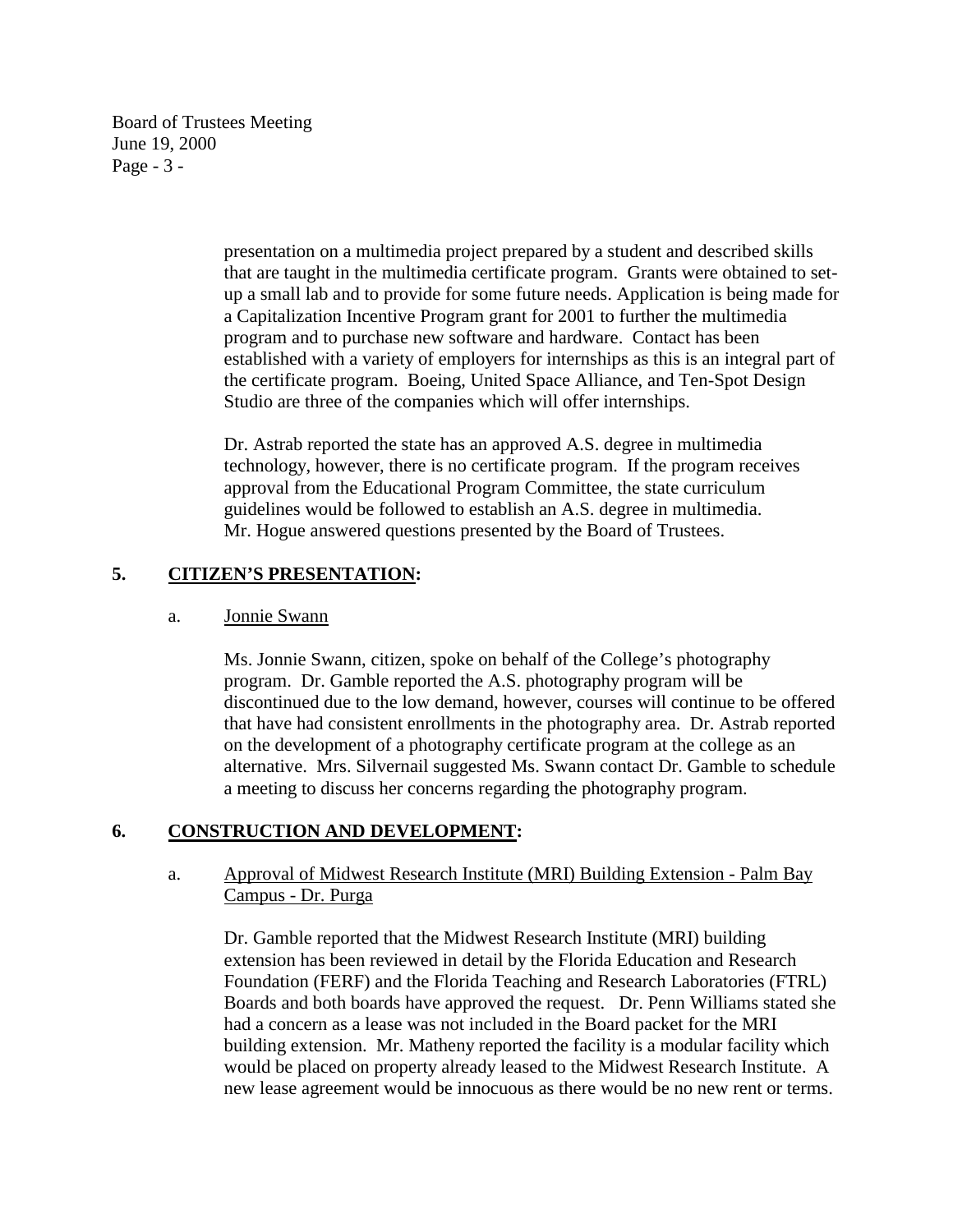Board of Trustees Meeting June 19, 2000 Page - 4 -

> It is simply placing a modular extension on property already occupied. Mr. Matheny recommended a memorandum of agreement be prepared between Midwest Research Institute and the Florida Education and Research Foundation. Dr. Gamble recommended approval of the Midwest Research Institute's request for a building extension next to their existing facility in Palm Bay.

> > Mr. Handley moved approval of Midwest Research Institute's request to construct a 1,100 square foot addition next to their existing facility and that Mr. Matheny ensure the necessary legal documents are prepared. Mrs. Martinez seconded the motion. All those voting in favor of the motion - Martinez, Penn Williams, Silvernail, Handley, Johnson; opposed - none. Motion unanimously approved.

 b. Approval of Welcome Center Plans for Cocoa Campus and Melbourne Campus - Mr. Little, Mr. Sorci

Mr. Al Little, Vice President of Finance and Administrative Services, reported the college has been working with Florida Architects, Inc., for several months to develop renovation plans for the student welcome centers at the Cocoa and Melbourne Campuses. H.J. High is the construction manager for the projects. Mr. Sorci reviewed the plans for the welcome centers and answered questions from the Board of Trustees. Mr. Little reported a final approval will be required in a few months, however requested a consensus of approval from the Board for moving forward with the final plans. Dr. Gamble recommended approval of the Welcome Center Plans. It was the consensus of the Board to move foward with the final Welcome Center Plans for the Cocoa and Melbourne Campuses.

# **7. OLD BUSINESS:**

- a. Report on Pending Legal Actions Mr. Matheny (Addendum)
- (1) Stottler Stagg

Dr. Penn Williams asked if Stottler Stagg had provided any of the costs for the bid protest settlement. Mr. Matheny reported the college is negotiating, not only for the \$15,000, but the additional funds the college lost due to errors.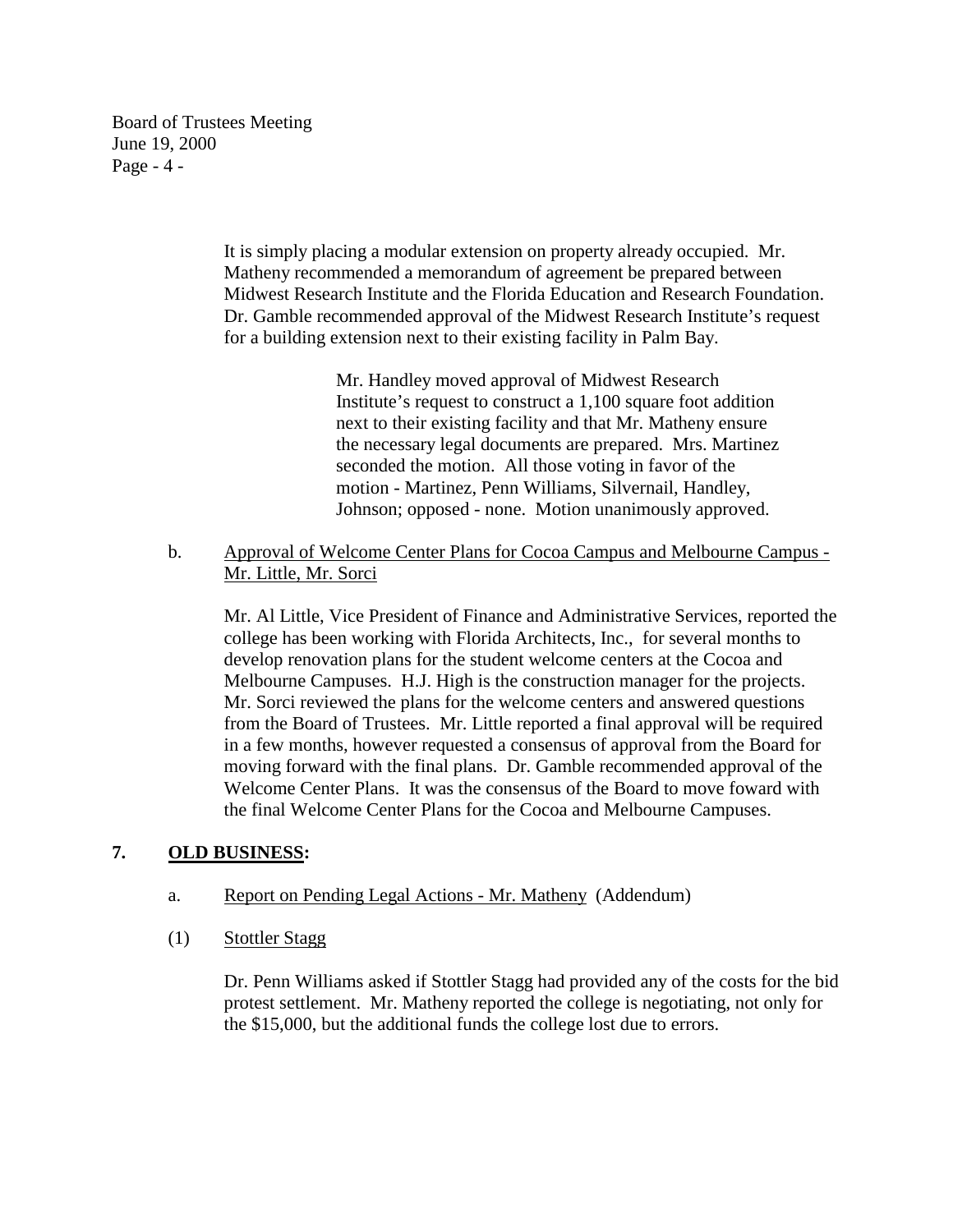Board of Trustees Meeting June 19, 2000 Page - 5 -

## (2) City of Cocoa vs. BCC

Mr. Matheny reported he has spoken to the City of Cocoa attorney and the City of Cocoa is in a state of reorganization. The City attorney is unsure of the direction of the new City administration with regard to the negotiations with the college regarding stormwater fees. He will provide an update to the Board when he receives additional information.

## (3) Lloyd Creel Case

Mr. Matheny reported the Board had adopted the administrative law judge's recommendation in the Creel case and entered an order consistent with that adoption and recommendation. This order was forwarded to Mr. Creel's attorney, along with his sick leave and employment check approved by the Board. The funds have been accepted, however, Mr. Creel has chosen to file an appeal. The appeal is directly to the Fifth District Court of Appeals in Daytona Beach. The college does not know the basis of his appeal and will not know until the brief is filed. Mr. Matheny recommended the college have Mr. Jesse Hogg handle the appeal.

### (4) Ross Case

Mr. Matheny reported that Mr. Hogg handled the Ross case and the ruling in the case has not been adopted by the District Court, however, there is reason to believe it will be adopted. Mr. Matheny expected that the ruling will be appealed.

### (5) Other Issues

Mr. Matheny reported on a meeting he attended of the community college attorneys and it was discussed at the meeting that community colleges could establish charter schools. Santa Fe Community College filed an application for a charter school which met with substantial resistance from the school board and negotiations have been underway for approximately one year. The outcrop of that has been a tentative agreement between the community college and the school board to provide dual enrollment at the college campus for high school students. The school board did not want the charter school, therefore, agreed to pay 90% of the dual enrollment classes.

Mr. Matheny reported the legislature has passed an act that eliminates the statute that creates the community college and eliminates the Board of Regents and the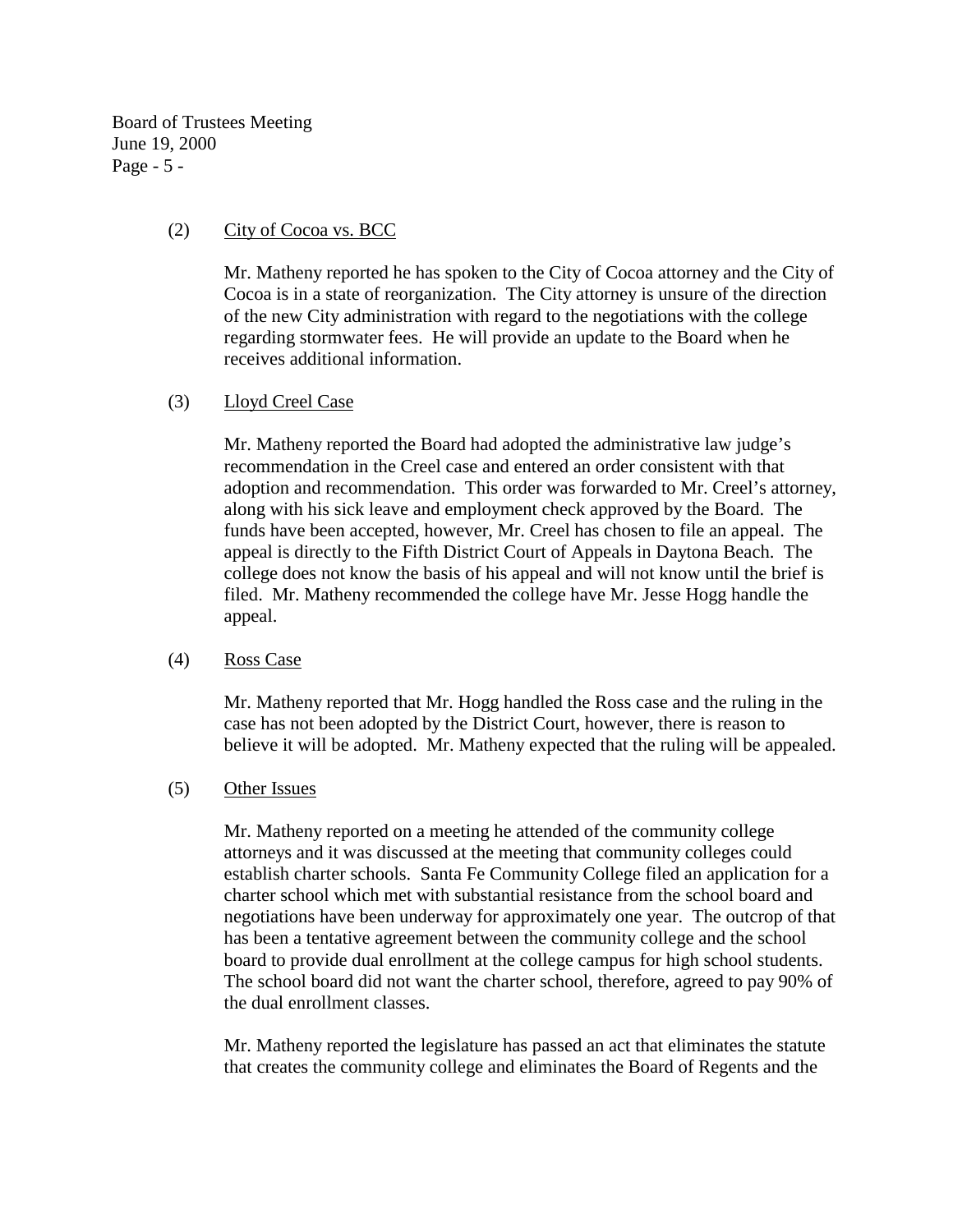Board of Trustees June 19, 2000 Page - 6 -

> Division of Community Colleges and other agencies. There were 27 laws which were appealed. The act provides how the new commission of education is appointed and creates an eleven panel board to transition the community colleges into a whole new department of education. A chancellor will be appointed of the university system, K-12, the community college system, as well as a chancellor for the remaining entities. Fifteen agencies will cease to exist on January 7, 2003, which will include the division of community colleges. The task force that is to be appointed by October 1, 2000, to implement this, will include five people appointed by the governor, three by the senate president, and three by the speaker of the house.

> Dr. Gamble reported the community colleges are trying to identify potential candidates for this committee. The committee cannot include any current board members. The intent of the system is to identify key people in industry to represent the community colleges. This is an extremely important change for education in the state. There is concern about the coordination of efforts with community colleges, however, at the same time there may be some opportunities. Dr. Gamble will provide future reports to the Board of Trustees regarding this matter.

b. Continuation of Legal Services - Dr. Gamble

Approved – consent agenda.

c. Approval of Revision to College Policy #103.03 ( $2<sup>nd</sup>$  Reading) - Dr. Gamble

Approved – consent agenda.

### **8. NEW BUSINESS:**

a. Personnel Actions (Addendum)

Approved – consent agenda.

b. Renaming of Allied Health Building - Dr. Gamble/Dr. Flom

Dr. Gamble reported a long-term organization in the Brevard County community, the Harbor City Volunteer Ambulance Squad (HCVAS), Inc., has donated \$516,000 to the BCC Foundation to be used by the Allied Health Division. He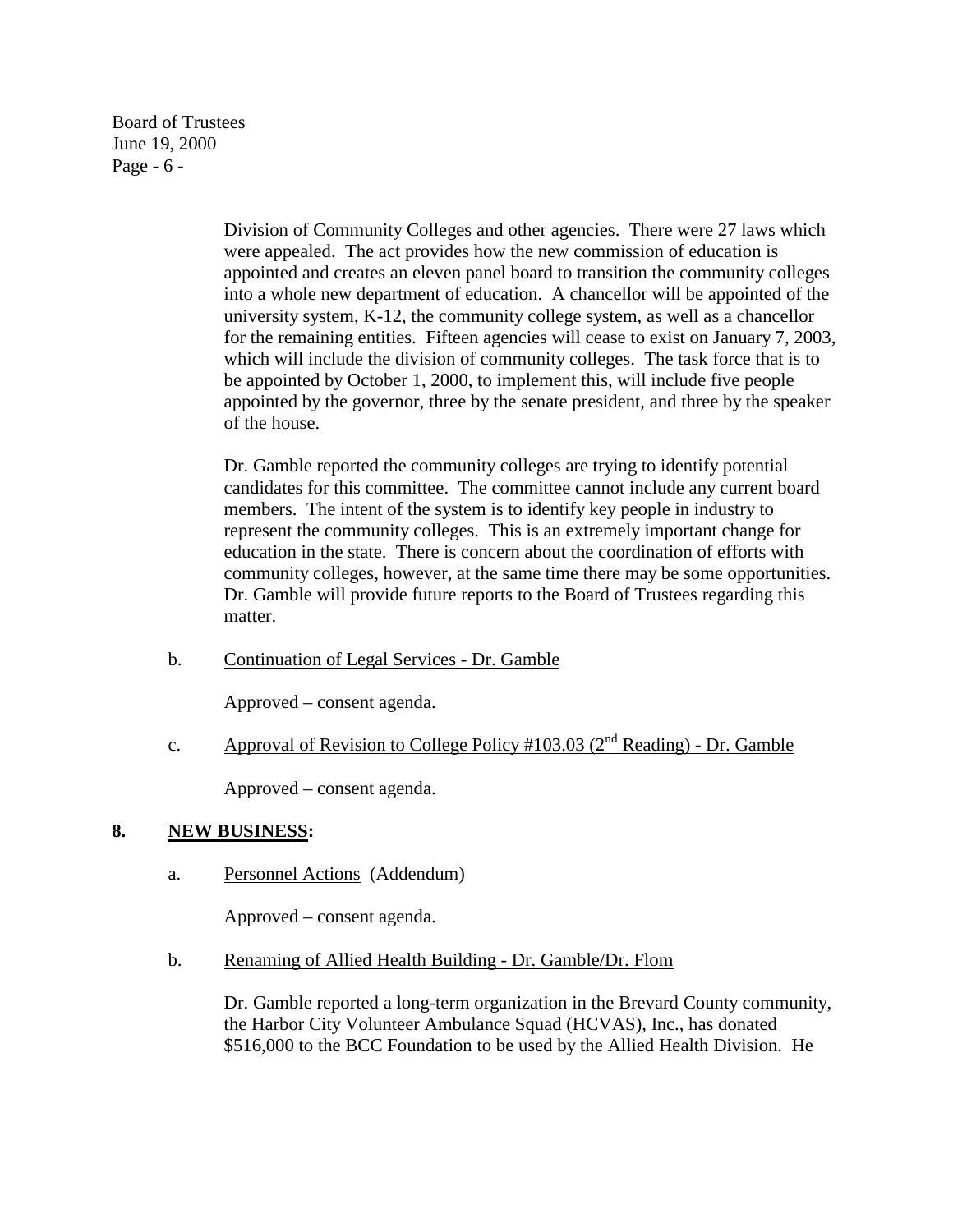Board of Trustees Meeting June 19, 2000 Page - 7 -

> introduced Dr. Elena Flom, Foundation Executive Director, who reported the funds will be used for scholarships and equipment. Dr. Flom introduced Ms. Judy Brown, the Director of Human Resources for Harbor City. The Foundation Board of Directors have approved a recommendation to seek the approval of the District Board of Trustees to rename the Allied Health Building the "HCVAS Allied Health Building" in light of the donation. Dr. Gamble recommended approval of the renaming of the Allied Health Building to the HCVAS Allied Health Building.

> > Mrs. Silvernail moved approval of renaming the Allied Health Building to the HCVAS Allied Health Building. Mrs. Martinez seconded the motion. All those voting in favor of the motion - Silvernail, Martinez, Penn Williams, Handley, Johnson; opposed - none. Motion unanimously approved.

c. Direct Support Organizations - Mr. Cherry (Addendum)

### (1) Approval of DSO Budgets

Mr. Mark Cherry, Associate Vice President of Collegewide Accounting, reported in accordance with Florida Statutes and college policy, the 2000-2001 operating budgets are being presented for approval by the Board of Trustees. The budgets include the restricted and unrestricted operations of each direct support organization, as well as support from the college's unrestricted budget. The boards of the BCC Foundation, Cocoa Village Playhouse, and the King Center for the Performing Arts have approved the budgets. The board chairs of the Florida Education and Research Foundation and the Florida Teaching and Research Laboratories have reviewed the respective budgets and full approval will occur at the next scheduled meeting. The recommended budgets represent a positive cash flow for all organizations. There will be no increase in debt or college cash support for operating activities of these organizations. Dr. Penn Williams asked Mr. Cherry to explain the implementation of no negative cash flow. Mr. Cherry reported in the past with the Brevard Teaching and Research Laboratories (BTRL) operating activities, in addition to the lease payment, the revenues did not materialize to support those activities. Now that the agreement with Midwest Research Institute is in place, the cash demands on the College have been stopped, therefore, the biggest requirement is the bond payment. Mr. Cherry reviewed the budget for the Florida Teaching and Research Laboratories (FTRL) and the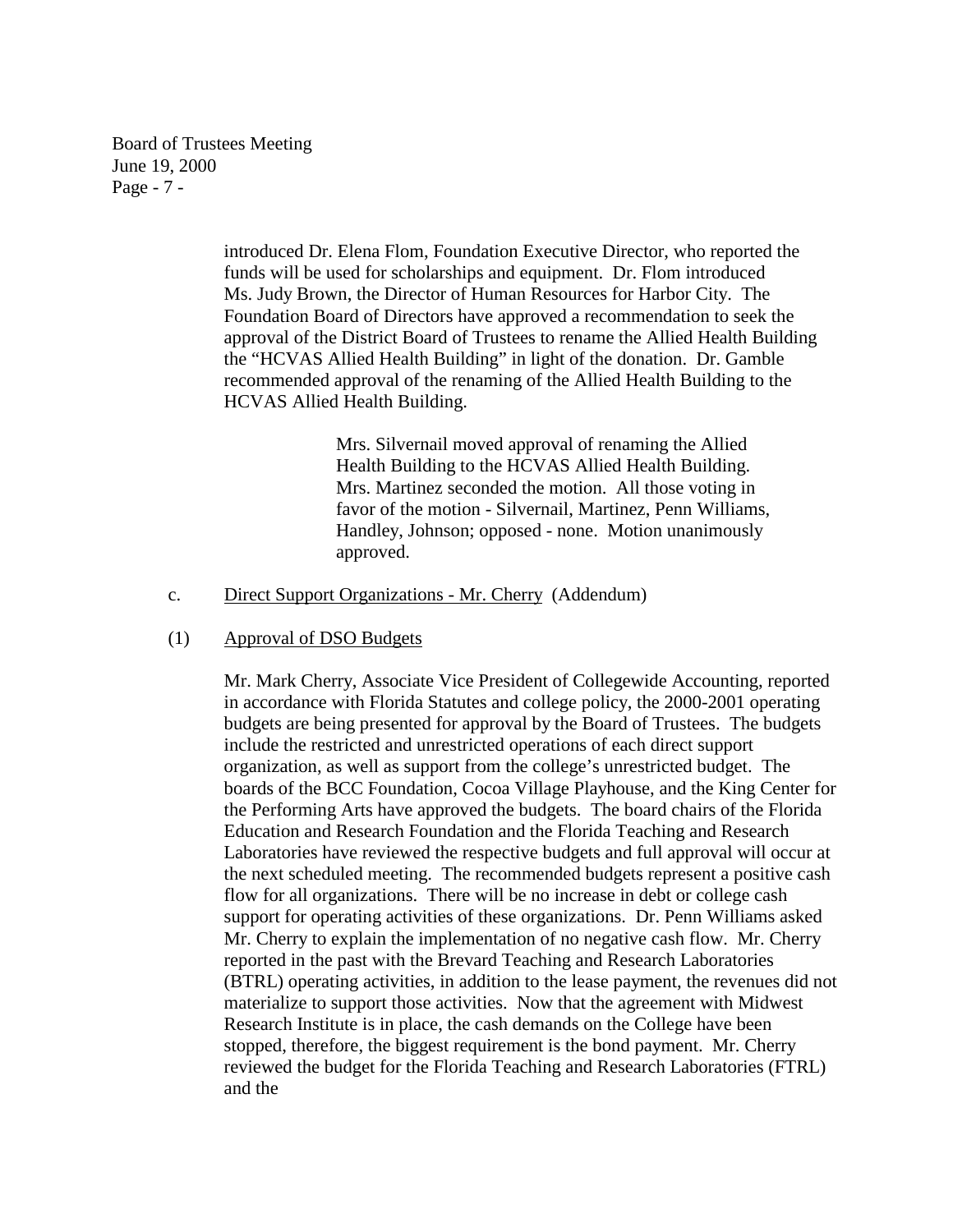Board of Trustees Meeting June 19, 2000 Page - 8 -

> Florida Education and Research Foundation (FERF). The FERF budget includes funds for the annual audit and the second part of the Tsamoutales contract which extends into next year and terminates February 19, 2001.

> > Mr. Handley moved approval of the direct support organization budgets for 2000-2001 as presented. Mrs. Silvernail seconded the motion. All those voting in favor of the motion - Handley, Penn Williams, Silvernail, Johnson, Martinez; opposed - none. Motion unanimously approved.

#### (2) Acceptance of Audits, Year Ending 1999

Dr. Gamble requested approval by the Board of the audits presented for the year ending 1999 for the BCC Foundation, Inc.; the Cocoa Village Playhouse, Inc.; Florida Education and Research Foundation, Inc.; and the Maxwell C. King Center for the Performing Arts, Inc. Mr. Cherry reported the audit for the Florida Teaching and Research Laboratories, Inc., will be presented to the Board at the August Board meeting.

> Mrs. Silvernail moved approval for acceptance of the four DSO audits as presented. Mrs. Martinez seconded the motion. All those voting in favor of the motion - Silvernail, Martinez, Penn Williams, Handley, Johnson; opposed - none. Motion unanimously approved.

### (3) Acceptance of IRS Forms for DSOs

Approved – consent agenda.

### (4) Approval of Annual Report of Conditions for DSOs

Dr. Penn Williams commented that in the study prepared by the District President's Task Group on Direct Support Organizations (DSO) in the executive summary it states FERF should be completely reorganized to function as the operator of the cleanroom. Dr. Gamble reported the Task Force Group report was issued in 1998 prior to the sale of the cleanroom. Dr. Penn Williams asked if the DSO Task Group was a standing committee and if a board member would be appointed to that committee, along with the other appointments for committe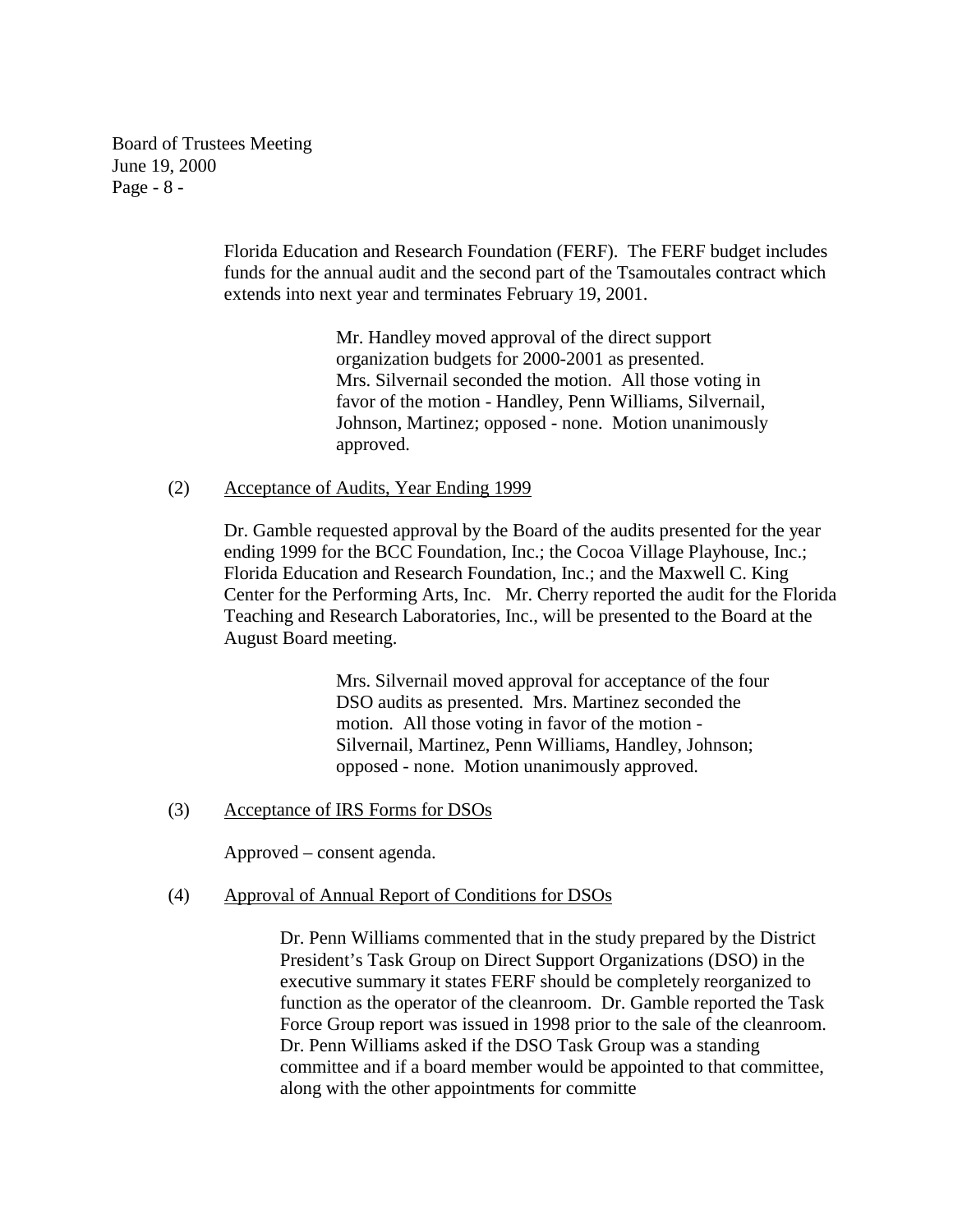Board of Trustees Meeting June 19, 2000 Page -9-

> Currently, Mr. Johnson serves on that committee. Dr. Gamble stated he would add the Task Group to the list of committees/boards to be considered later in the agenda. Dr. Gamble stated the Task Group is a standing committee and a letter was prepared by Mr. Cherry, dated October 4, 1999, addressing the concerns of the Task Group. Only one concern still remains and that is the establishment of an investment policy. Dr. Gamble discussed the college employee membership policy for the DSO boards and having them serve as ex officio members. This issue will be taken to the DSO Task Group for a recommendation.

> > Dr. Penn Williams moved approval of the annual report of conditions for the college and added that the District Board of Trustees exhaust everything possible to satisfy the bond debt for the FTRL facilities. Mrs. Silvernail seconded the motion. All those voting in favor of the motion - Penn Williams, Silvernail, Martinez, Johnson; opposed - Handley. Motion approved 4-1.

## d. Discussion - Board of Trustees Self-Evaluation - Mr. Johnson/Dr. Penn Williams (Addendum)

Dr. Gamble suggested the Board may want to spend more time on the selfevaluation and defer this item to a later date. It was the consensus of the Board to conduct a workshop on this topic.

### **9. FINANCIAL ACTIONS:**

### a. Approval of Student Fees, 2000-2001 - Mr. Little (Addendum)

Mr. Little reported 22% of the revenue budget is composed of student fees. The student fees presented to the Board are used to compute the student fees portion of the budget. The legislature sets a standard fee each year and the college must stay within a 10% parameter of that figure for advanced and professional postsecondary vocational and college prep classes. For adult vocational and vocational prep, the college is required to charge exactly what the legislature authorizes. The proposed fees have been reviewed by the Division of Community College's staff to verify that they fall within the prescribed guidelines. An increase is proposed for credit classes from \$45.00 per credit hour to \$47.50 per credit hour. This increase is consistent with the legislative adjustment and the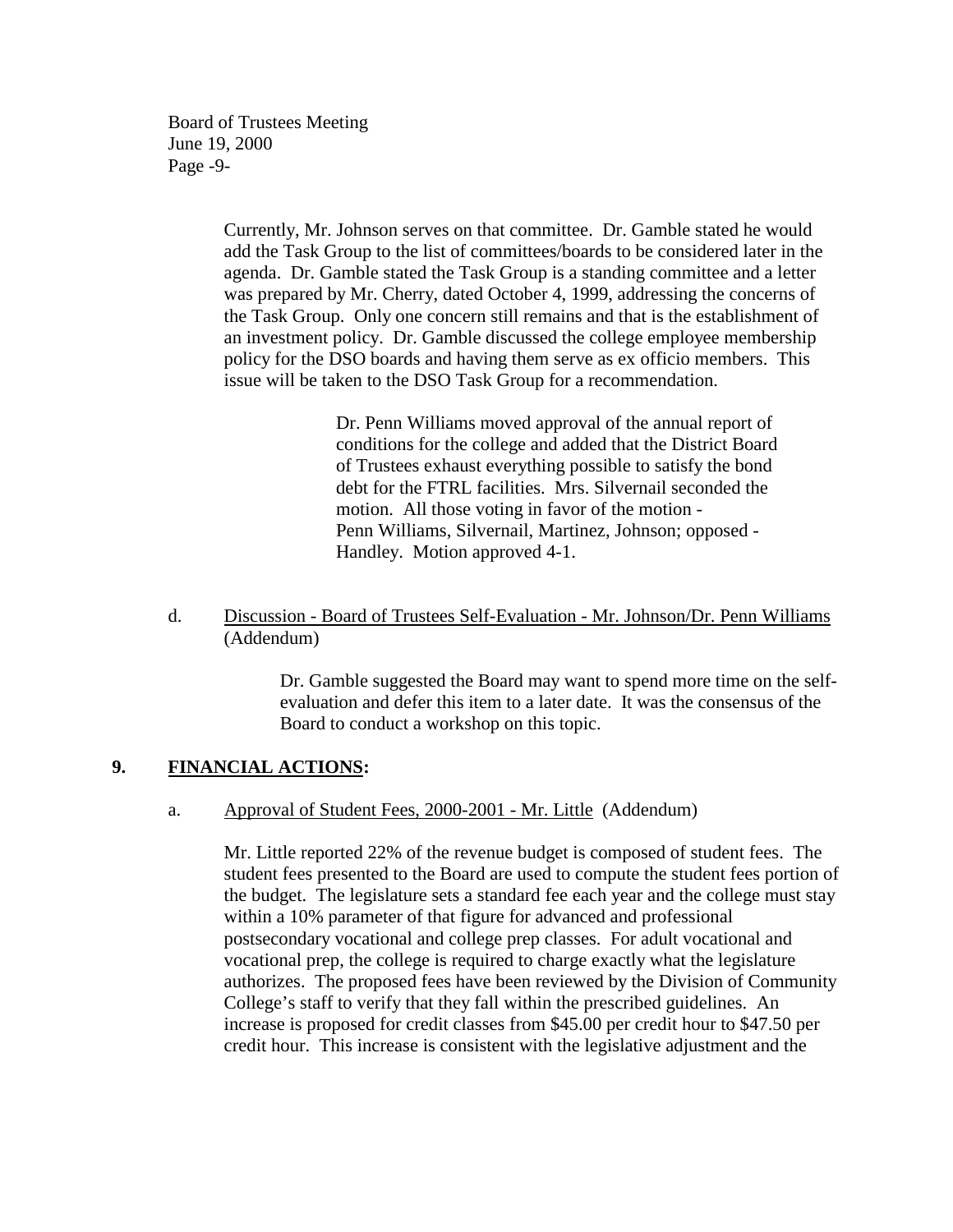Board of Trustees Meeting June 19, 2000 Page -10-

> college anticipates these fees to approximate the statewide average. He asked that the Board include approval of a statement which authorizes the college to charge fees in vocational supplemental and workforce development which are sufficient to generate at least fifty percent of the total cost of teaching the class. This is also a legislative requirement. Dr. Gamble recommended approval of the student fees for 2000-2001 as modified with the statement provided by Mr. Little.

> > Mrs. Martinez moved approval of the student fees for 2000- 2001 as modified. Mrs. Silvernail seconded the motion. All those voting in favor of the motion - Martinez, Silvernail, Penn Williams, Handley, Johnson; opposed none. Motion unanimously approved.

 b. Approval of College Budget, 2000-2001 & Master Grade/Salary Schedule - Mr. Little/Mr. Lawton (Addendum)

Mr. Little reported in last May 2000 the college administration presented the proposed budget at the budget workshop. The budget totals \$47,652,151 in expenditures which is an increase of 4.1%. Dr. Gamble recommended approval of the college budget, 2000-2001 and the Master Grade/Salary Schedule.

> Dr. Penn Williams moved approval of the college budget, 2000-2001 and the Master Grade/Salary Schedule. Mrs. Martinez seconded the motion. All those voting in favor of the motion - Penn Williams, Martinez, Silvernail, Handley, Johnson; opposed - none. Motion unanimously approved.

### (1) Approval of Authorization to Pay Faculty Raise

Dr. Gamble requested in line with the approval of the 2000-2001 budget, the administration would like authorization to include the faculty raise at the beginning of the contract year in anticipation of ratification by the faculty union. The administration and board can show its support of the process by making this commitment, even though, the college does not have full ratification. The faculty organization has certain procedural requirements in the contract they feel obligated to exercise and those cannot be exercised until the return of the faculty in the fall. Dr. Gamble asked the union president, Glenn Forester, if there was any objection to the advance distribution. Mr. Forester reported this has been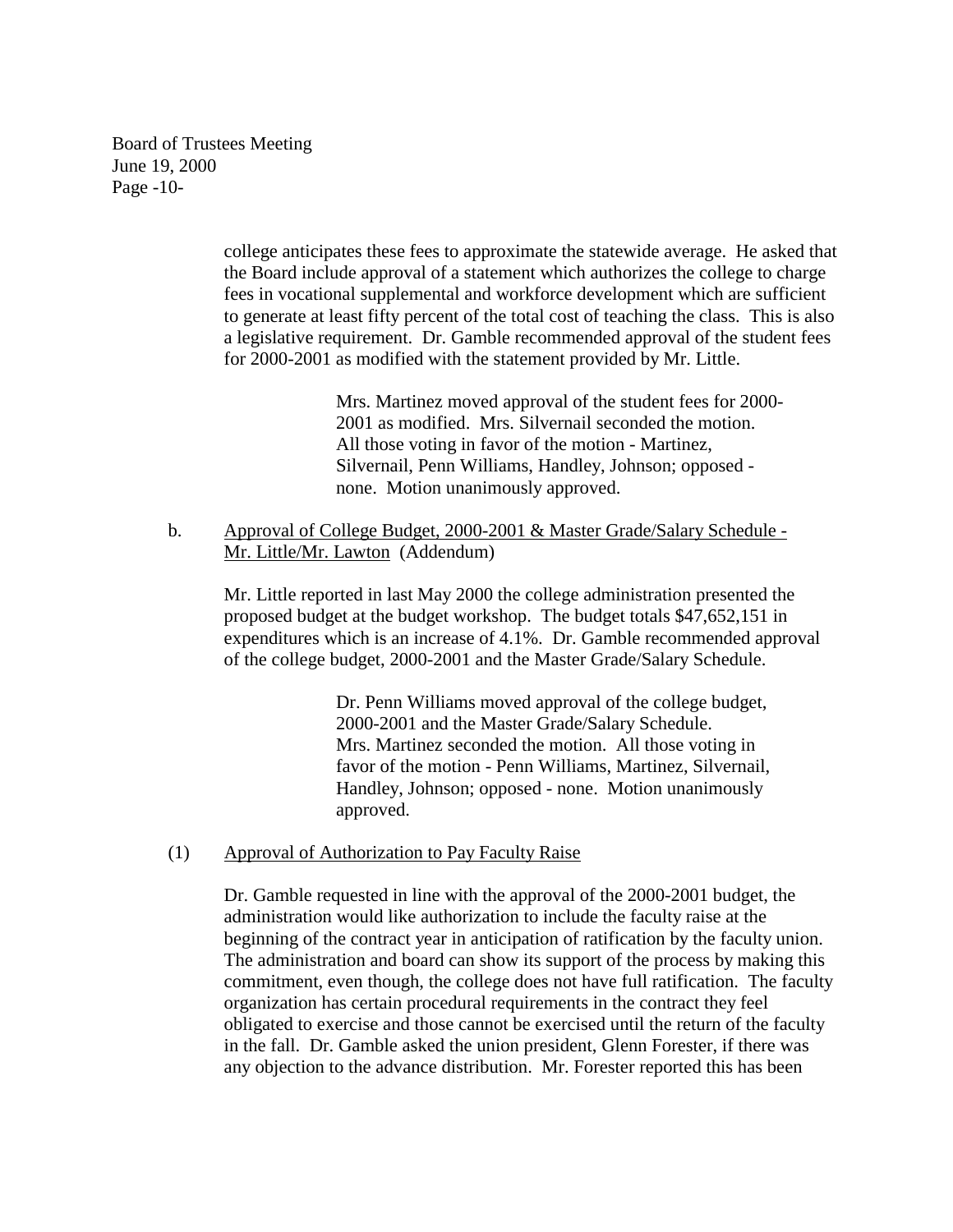Board of Trustees Meeting June 19, 2000 Page -11-

> discussed at the executive council of the union and they have approved payment of the faculty raises at the beginning of the contract year. Dr. Gamble recommended approval to authorize payment of the faculty raise at the beginning of the contract year.

> > Mrs. Silvernail moved approval of Dr. Gamble's recommendation to authorize payment of the faculty raise at the beginning of the contract year. Dr. Penn Williams seconded the motion. All those voting in favor of the motion - Silvernail, Penn Williams, Martinez, Handley, Johnson; opposed - none. Motion unanimously approved.

c. Approval of Annual Fee Schedule - Mr. Little (Addendum)

Approved – consent agenda.

d. Approval of College Memberships - Dr. Gamble (Addendum)

Approved – consent agenda.

e. Approval of Write-Offs of Uncollectible Accounts - Mr. Cherry (Addendum)

Approved – consent agenda.

f. Disposition of Surplus Property - Mr. Little (Addendum)

Approved – consent agenda.

g. Monthly Budget Summary - Mr. Cherry (Addendum)

Mr. Cherry answered questions presented by the Board. The college will end the year close to budget and with a small surplus. Dr. Gamble reported it is the intent to build the college's fund balance to 6-8%. The goal is to handle the Florida Teaching and Research Laboratories receivable. Dr. Gamble recommended approval of the monthly budget summary for May 2000.

> Mr. Handley moved approval of the monthly budget summary. Mrs. Martinez seconded the motion. All those voting in favor of the motion - Handley, Martinez, Penn Williams, Martinez, Healy, Johnson; opposed - none. Motion unanimously approved.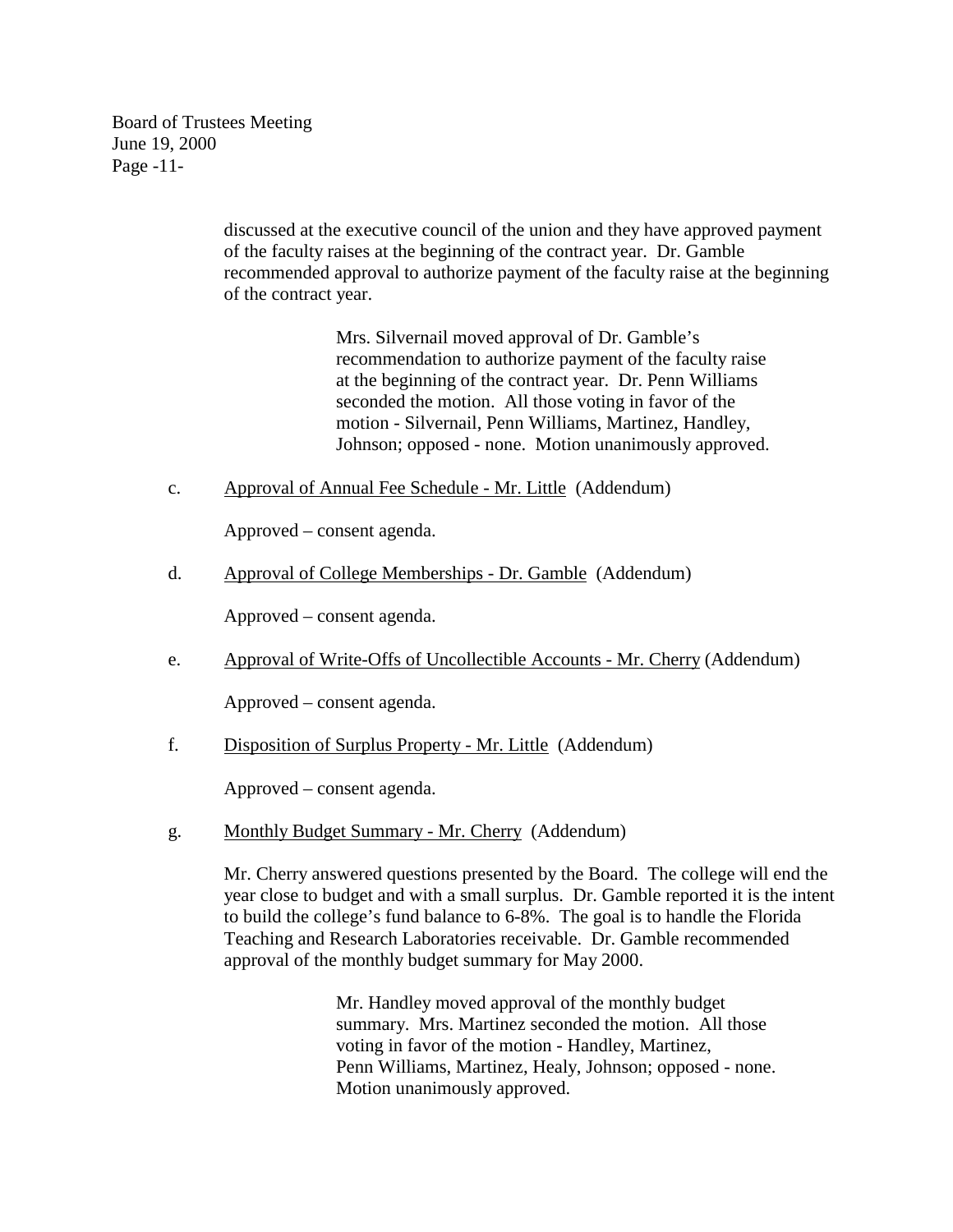Board of Trustees Meeting June 19, 2000 Page - 12 -

#### h. Approval of Budget Amendment #3, 1999-2000 (Addendum)

Mr. Little reported the primary component of Budget Amendment #3, is increasing the revenue budget and the associated expenditures from activities of the Business and Industry Training Center. The total amount of \$26,593 is an increase in the budget from the prior amount for the Business and Industry Training Center. In addition, the amendment is a transfer from personnel to contracted services for the SCT services. Dr. Gamble recommended approval of Budget Amendment #3, 1999-2000.

> Dr. Penn Williams moved approval of Budget Amendment #3, 1999-2000. Mr. Handley seconded the motion. All those voting in favor of the motion - Penn Williams, Martinez, Silvernail, Handley, Johnson; opposed - none. Motion unanimously approved.

### i. Medical Report

Mr. Johnson read the statement provided by Dr. Gamble's physician which stated Dr. Gamble is in excellent health.

### **10. REPORT OF THE DISTRICT PRESIDENT:**

#### a. Reorganization - District Board of Trustees

Mr. Johnson turned the gavel to Dr. Gamble to conduct the reorganization of the Board. Mr. Handley nominated Mr. Eugene Johnson as chairman of the Board of Trustees. Dr. Penn Williams nominated Mrs. Betts Silvernail as chairman of the Board of Trustees. Mrs. Silvernail declined the nomination due to personal family obligations.

> There being no other nominations from the Board, Dr. Gamble recommended the Board by acclamation reappoint Mr. Eugene C. Johnson as chairman of the Board of Trustees. All those voting in favor of the motion - Handley, Silvernail, Penn Williams, Johnson, Martinez; opposed - none. Motion unanimously approved.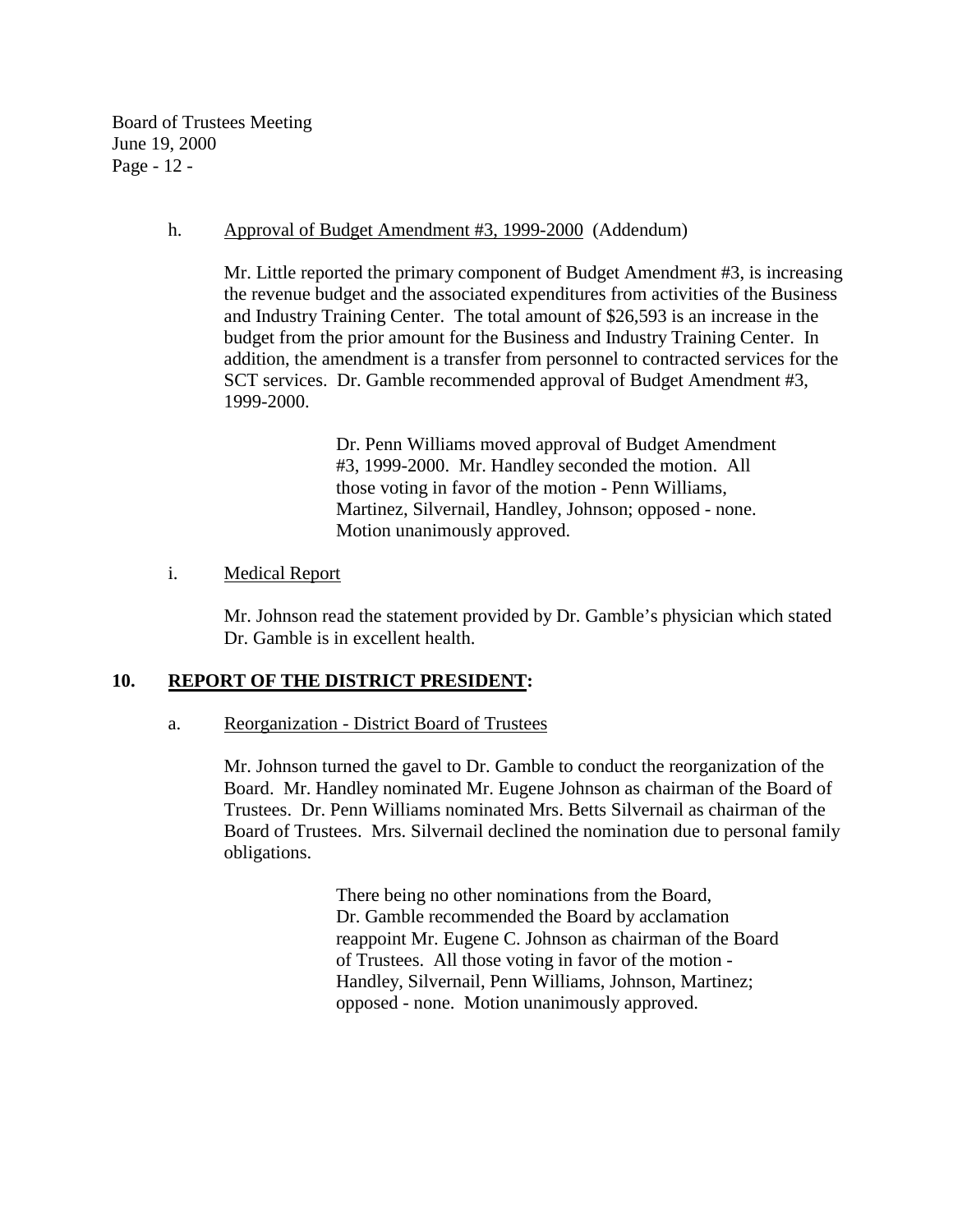Board of Trustees Meeting June 19, 2000 Page -13-

> Mrs. Martinez nominated Mrs. Betts Silvernail as vice chairman of the Board of Trustees. Mrs. Silvernail declined the nomination. Mr. Johnson nominated Mrs. Miriam E. Martinez as vice chairman of the Board of Trustees.

> > There being no other nominations from the Board, Dr. Gamble recommended the Board by acclamation appoint Mrs. Miriam E. Martinez as vice chairman of the Board of Trustees. All those voting in favor of the motion - Handley, Silvernail, Penn Williams, Johnson, Martinez; opposed - none. Motion unanimously approved.

It was the consensus of the Board to retain the meeting date of the third Monday of the month at 4:00 p.m. rotating between the four campuses.

#### b. Cocoa Campus President/New Appointments

Dr. Gamble introduced and congratulated the new Cocoa Campus President, Dr. Brenda Fettrow. Dr. Gamble recognized Mr. Robert Lawton as the new Associate Vice President for Institutional Effectiveness and Planning and Ms. Joni Oglesby as the new Associate Vice President for Human Resources.

#### c. College Committees - Board of Trustees

Dr. Gamble reported the DSO Task Group will be added to the list of college committees the board serves on. It was the consensus of the Board that the following board members be approved to serve on the committees as noted beginning July 1, 2000.

#### Insurance Committee

Mrs. Betts O. Silvernail

#### Architect Selection Committee

Mr. James W. Handley

BCC Foundation, Inc.

Mr. James W. Handley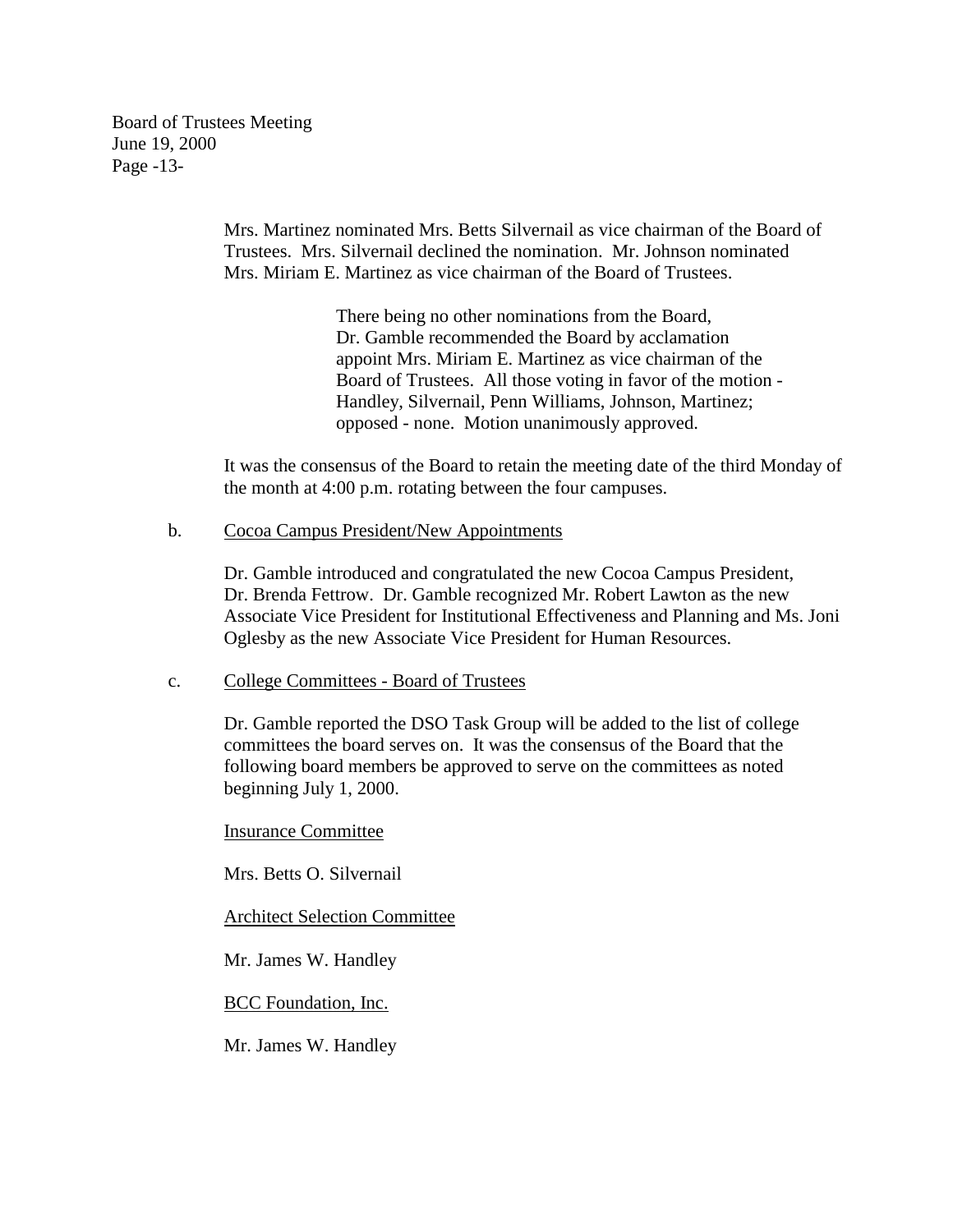Board of Trustees Meeting June 19, 2000 Page -14-

Cocoa Village Playhouse, Inc.

Dr. Alexandra Penn Williams

King Center for the Performing Arts, Inc.

Mrs. Miriam E. Martinez

Florida Teaching and Research Laboratories, Inc.

Mr. Eugene C. Johnson

Florida Education and Research Foundation, Inc.

Mrs. Betts O. Silvernail

DSO Task Group

Dr. Alexandra Penn Williams

#### d. Board of Trustees Workshops/Activities

Dr. Gamble reviewed the information provided to the Board of Trustees of prospective dates for upcoming workshops, as well as activities scheduled for

July 1, 2000 - June 30, 2001.

July 17 a workshop relating to legal services for the college will be held prior to the Board meeting. The Board will be asked to make a decision regarding legal services for the college.

Dr. Gamble stated a workshop should be scheduled in July or August to develop goals and directions for the coming year.

Dr. Gamble reported the college has decided to go to a split commencement due to the more than capacity number of people wanting to attend the ceremony.

August  $5<sup>th</sup>$  will be a pilot graduation, with one ceremony at 3:00 p.m. and the other at 7:00 p.m. in the King Center for the Performing Arts.